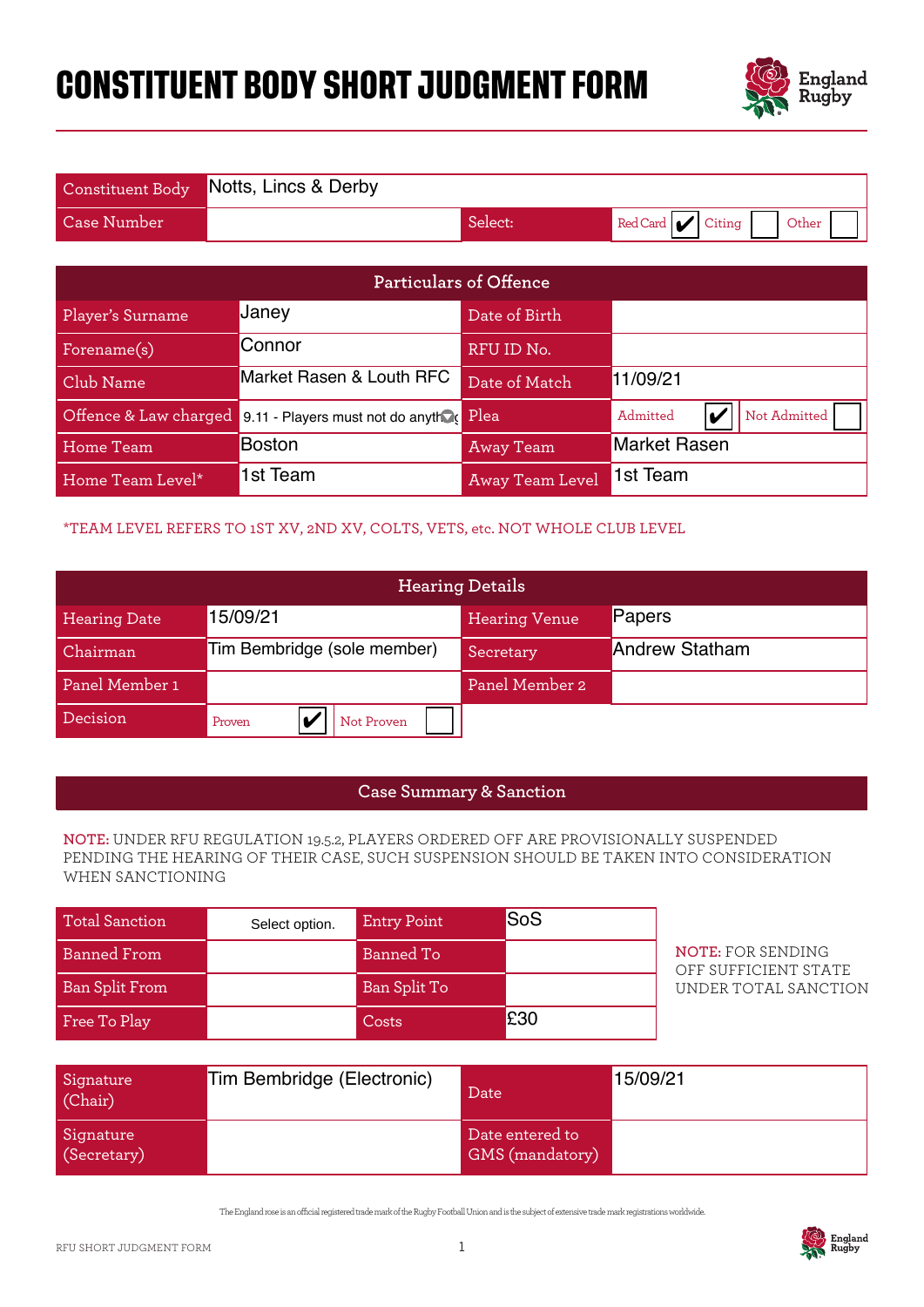|                                                                                                                                                                       | Assessment of Offence (Regulation 19.11.8) |                                                                                                                            |  |                                                 |  |
|-----------------------------------------------------------------------------------------------------------------------------------------------------------------------|--------------------------------------------|----------------------------------------------------------------------------------------------------------------------------|--|-------------------------------------------------|--|
| PLEASE TICK APPROPRIATE BOX:                                                                                                                                          | Intentional 19.11.8(a)                     |                                                                                                                            |  | Reckless 19.11.8(b)                             |  |
| Nature of actions 19.11.8(c)                                                                                                                                          |                                            |                                                                                                                            |  | Existence of provocation 19.11.8(d)             |  |
| 2 yellow cards<br>both for height both above shoulder neither had<br>head or neck contact                                                                             |                                            | N/A                                                                                                                        |  |                                                 |  |
| Whether player retaliated 19.11.8(e)                                                                                                                                  |                                            | Self-defence 19.11.8(f)                                                                                                    |  |                                                 |  |
| N/A                                                                                                                                                                   |                                            | N/A                                                                                                                        |  |                                                 |  |
| Effect on victim $19.11.8(g)$                                                                                                                                         |                                            | Effect on match 19.11.8(h)                                                                                                 |  |                                                 |  |
| None both players needed no treatment other<br>than checking                                                                                                          |                                            | 14 players                                                                                                                 |  | Mkt Rasen played remainder of the game with     |  |
| Vulnerability of victim 19.11.8(i)                                                                                                                                    |                                            |                                                                                                                            |  | Level of participation/premeditation 19.11.8(j) |  |
| both incidents were tackles, a ball carrier can<br>reasonbly expect to be tackled although not<br>necessarily a high or dangerous tackle so<br>vunerable to an extent |                                            | full participation, no premeditation but no<br>adjustment in height on both occasions,                                     |  |                                                 |  |
| Conduct completed/attempted 19.11.8(k)                                                                                                                                |                                            |                                                                                                                            |  | Other features of player's conduct 19.11.8(l)   |  |
| complete                                                                                                                                                              |                                            | Officials report specificaly states player<br>approached him post match was well manered<br>cooperative and understanding. |  |                                                 |  |
| Entry point number                                                                                                                                                    |                                            |                                                                                                                            |  |                                                 |  |
| Top End*                                                                                                                                                              | Mid-Range                                  |                                                                                                                            |  | SoS<br>Low End                                  |  |

## **NOTE:** STATE NUMBER OF WEEKS OR MATCHES ENTRY POINT FOR OFFENCE

\*If top end, the Panel should identify an entry point between the top end and the maximum sanction (19.11.9) as set out in Appendix 2

In making the above assessment, the Panel should consider the RFU Practice Note as set out in Appendix 5 to Regulation 19. Significant weight should be given to RFU regulation 19.11.8(a), 19.11.8(h) and 19.11.8(i).

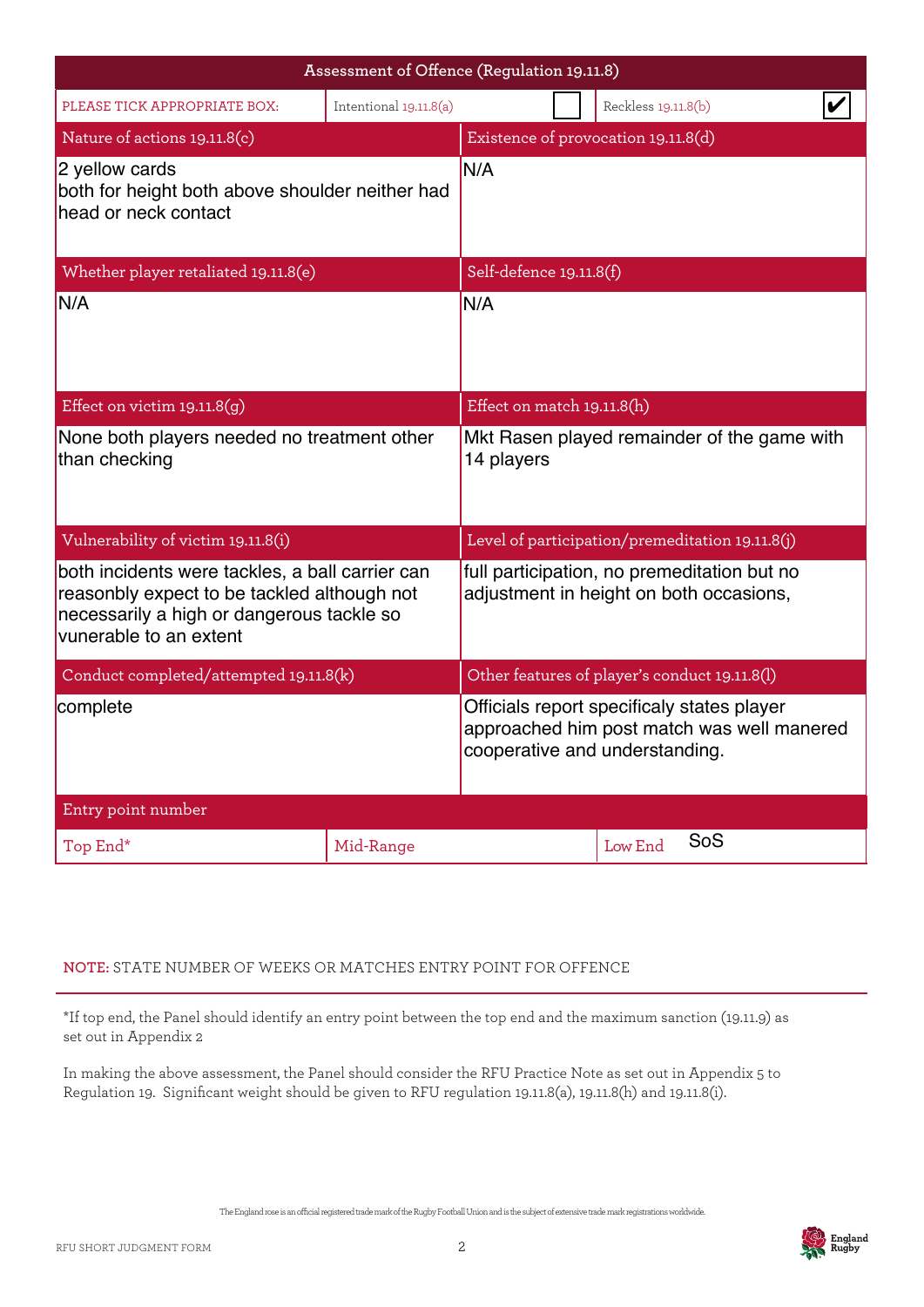| Reasons for Entry Point |
|-------------------------|
|                         |
|                         |
|                         |
|                         |
|                         |

| Mitigating Factors (Regulation 19.11.10)   |                                                         |  |  |
|--------------------------------------------|---------------------------------------------------------|--|--|
| Acknowledgement of guilt 19.11.11(a)       | Player's disciplinary record/good character 19.11.11(b) |  |  |
| Immediate                                  | none previously recorded                                |  |  |
| Youth & inexperience of player 19.11.11(c) | Conduct prior to and at hearing 19.11.11(d)             |  |  |
|                                            | Excellent                                               |  |  |
| Remorse & timing of remorse 19.11.11(e)    | Other off-field mitigation 19.11.11(f)                  |  |  |
| immediate                                  |                                                         |  |  |

Number of weeks deducted: N/A

**NOTE:** SUBJECT TO REGULATION 19.11.13, A DISCIPLINARY PANEL CANNOT APPLY A GREATER REDUCTION THAN 50% OF THE RELEVANT ENTRY POINT SUSPENSION

The England rose is an ocial registered trade mark of the Rugby Football Union and is the subject of extensive trade mark registrations worldwide.